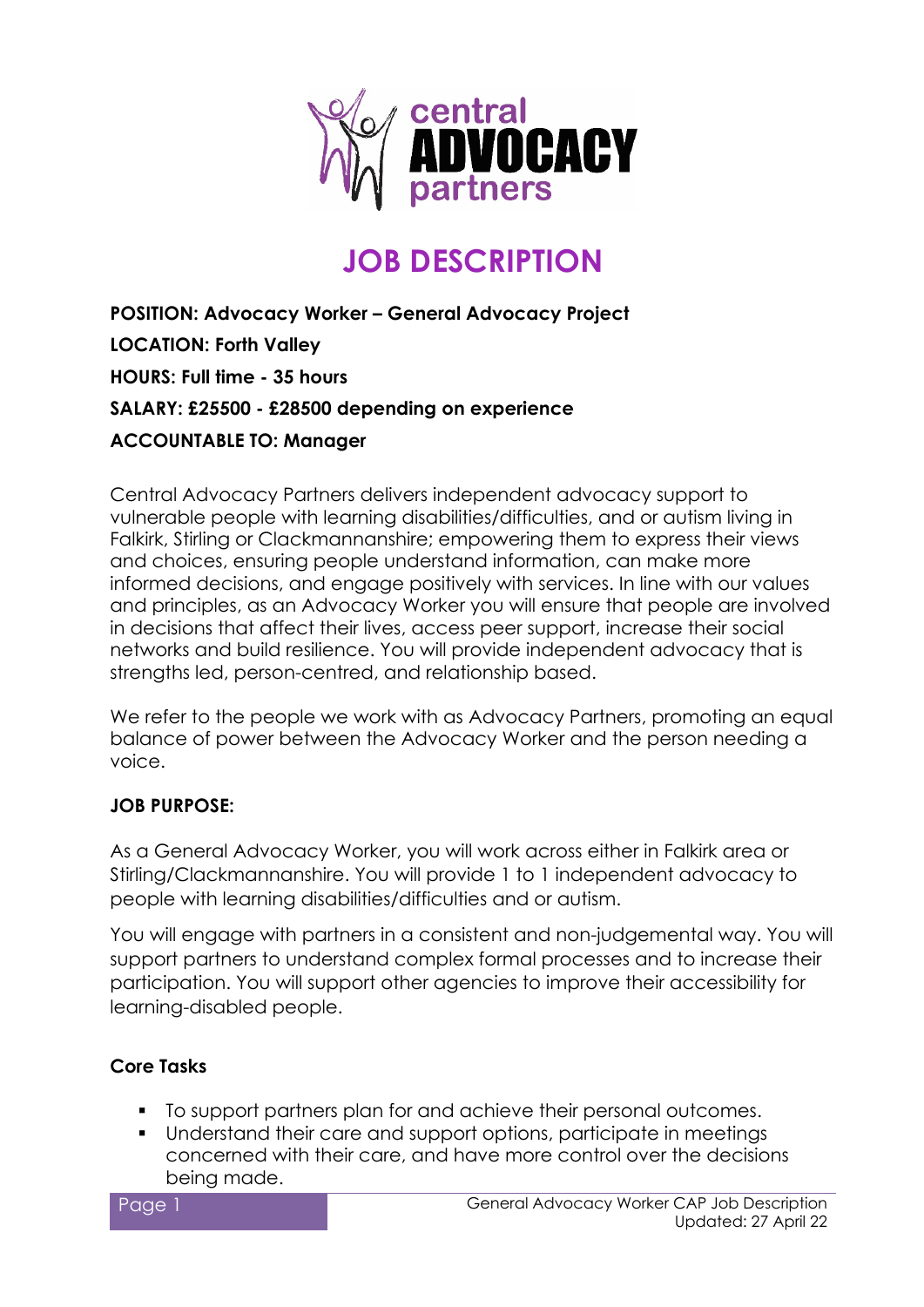- Have their views heard by professionals.
- **Access relevant services.**
- **Understand risk and safety options.**
- Help them access peer support and increase their social networks.
- To work with other service providers, to respond more effectively to the needs of learning disabled/autistic people.
- Facilitate communication within and among other service providers and systems.
- Share our practice experience in local and national forums.
- **Promote clear referral pathways with other organisations.**
- Support advocacy partners to engage with CAP groups and external organisations to ensure their lived experience is reflected in policy and practice.
- Engaging in a non-judgemental way with partners and professionals.
- **Taking time to develop trusting relationships.**
- Making sure partners understand what is happening, particularly about any formal process and increase their participation.
- Making sure partners are safe and helping them stay safe in the future.

#### **Service Development**

- To keep accurate up to date records, write reports and ensure outcomes match funders expectations
- To promote and raise awareness representing the charity, its services and the project
- To network effectively with partner agencies and funders and always present a positive image of Central Advocacy Partners and the project
- To Support and assist in the work, growth and development of the charity by participating and contributing to AGM, Business Planning - PATH Days. Funding applications etc.

## **Professional Development and Teamwork**

- $\blacksquare$  To prepare for and participate in supervision and professional development reviews
- To undertake training and development opportunities aimed at increasing professional development
- To feedback on learning opportunities
- To contribute to the provision of learning and development
- To attend any forums locally and nationally identified as appropriate to the charity/project
- To provide a voice and represent the charity/project at a strategic level
- To participate in appropriate consultations relevant to the charity/project

## **Conduct**

**To maintain confidentiality**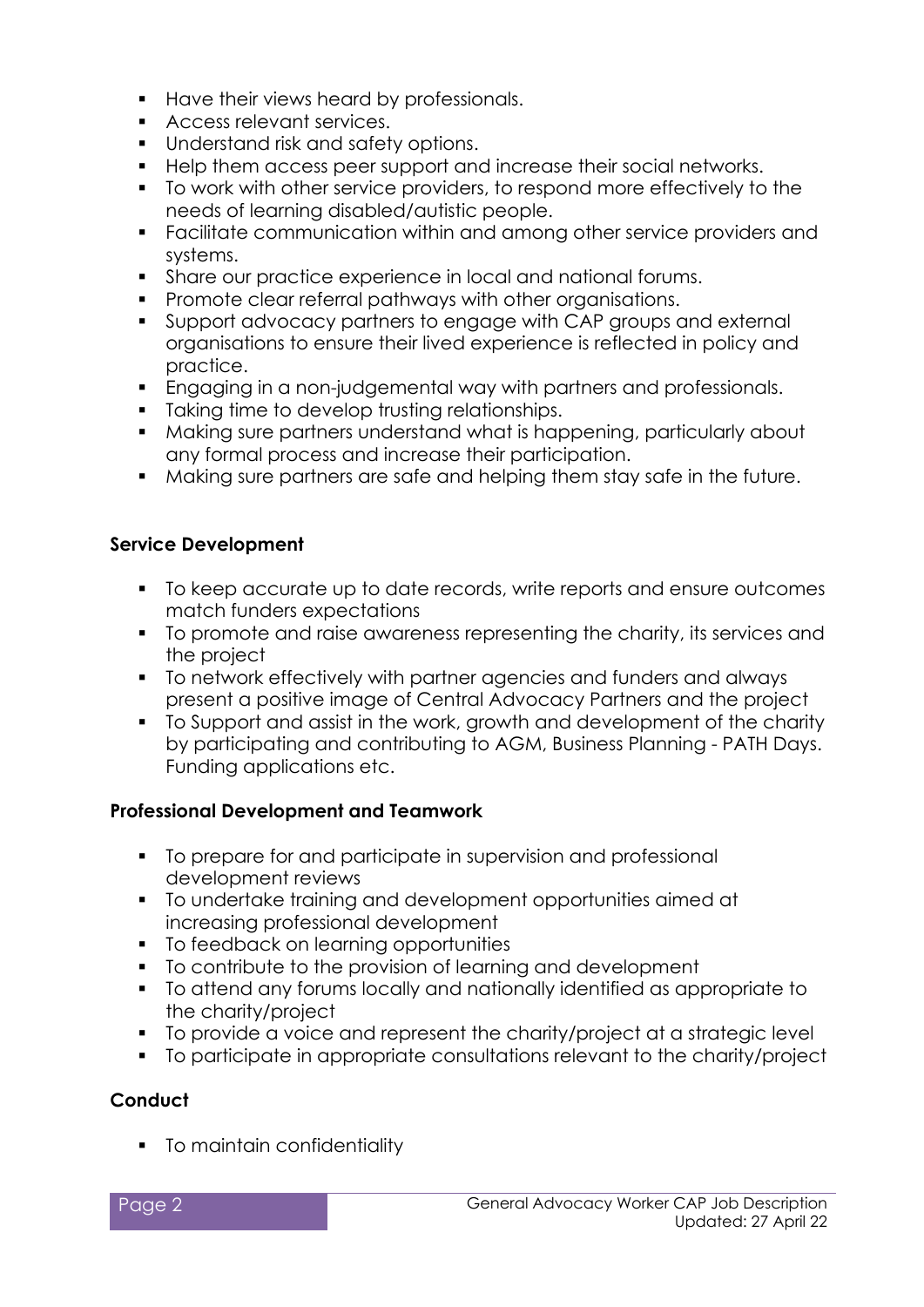- To work as part of the team, sharing relevant information and supporting and encouraging colleagues
- Actively participate and contribute to team meetings
- Take responsibility for working within the policies, procedures, and protocols of the charity

#### **General**

- Achieve the highest standards of safeguarding and report concerns appropriately
- Be familiar with and comply with Health and Safety policy and procedure and act accordingly re risk
- **Undertake such other duties that may arise for the benefit of the charity**
- Promote equality and diversity and link with local/national equality and diversity frameworks to ensure best practice and inform and develop appropriate action plans

#### **Accountability**

- Reporting to the Manager and accountable to the Board of Directors and Members Committee
- Supervision is seen as an effective support and development system, is geared to the needs of the individual and will usually take place at least every 6 weeks